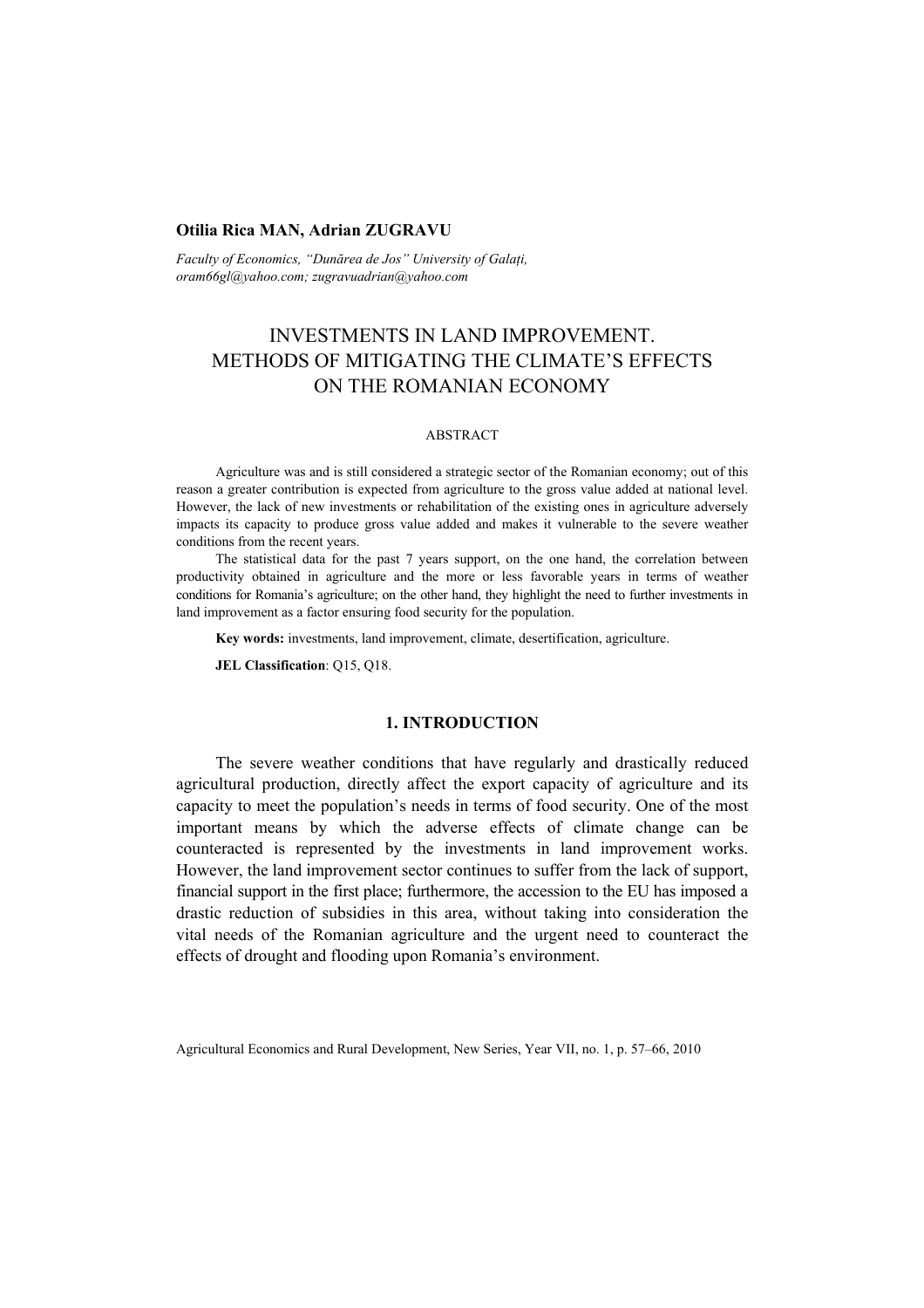## **2. THE PLACE OF AGRICULTURE IN THE CURRENT ROMANIAN ECONOMIC CONTEXT**

Agriculture was and is still considered a strategic sector of the Romanian economy, by the role it plays in the utilization of land and water resources as well as in their protection; it is also a strategic sector because of its share in GDP and in total population employed in the economy, as it is an important supply and also an outlet for the products and services of the industrial branches and mainly by the role it plays in Romania's food security<sup>1</sup>. The position of a certain branch in a country's economy is usually determined by the share of the respective branch in a panel of macroeconomic synthetic indicators<sup>2</sup>. In order to highlight the factors that led to the decreasing share of agriculture in our national economy, we shall compare several macroeconomic indicators with the gross added value reported by agriculture, forestry and fisheries (considered indicators: exports, imports and population's cash expenses).

The contribution of agriculture, forestry and fisheries to Romania's Gross Domestic Product (GDP) has declined in recent years, as shown in the Table1.

|                                   | 2002 | 2003 | 2004 | 2005 | 2006 | 2007 | 2008 |
|-----------------------------------|------|------|------|------|------|------|------|
| <b>Active employed population</b> | 36.2 | 34.8 | 32.0 | 31.9 | 29.7 | 28.3 | 29.9 |
| <b>Fixed capital stock</b>        | 1.5  | 1.3  | 1.4  | 1.5  | 1.5  | 1.7  | 1.7  |
| <b>Net investments</b>            | 11.7 | 5.9  | 5.5  | 3.9  | 5.3  | 3.4  | 4.5  |
| <b>Export</b>                     | 3.2  | 3.2  | 3.1  | 3.0  | 3.3  | 3.8  | 6.4  |
| Import                            | 6.6  | 7.3  | 6.5  | 6.2  | 6.0  | 6.5  | 7.6  |
| Population's cash expenses        | 40.1 | 39.6 | 38.5 | 36.7 | 35.6 | 35.8 | 35.9 |
| Gross value added                 | 12.6 | 13.0 | 14.1 | 9.5  | 8.8  | 6.4  | 7.2  |

*Table 1*  Share of agriculture, forestry and fisheries in the national economy, by main synthetic macro-indicators in the period 2002–2008 (%)

*Source*: own calculations based on data from Romania's Statistical Yearbook 2008, Romania in figures 2009, BSL Nr. 5/2009, NIS.

The share of agriculture in the gross value added in Romania continues to be significant (from 12.6% in 2002 to 7.2% in 2008), as compared to the EU-27 average of 1.9%. A similar situation is found in Bulgaria, Lithuania and Poland, which reveals, on the one hand, the importance of agriculture for Romania's economy and on the other hand the positive or, in recent years, negative effect that agriculture has on Romania's GDP. Agricultural products and foodstuffs have traditionally played an important role in Romania's foreign trade. These products

 $\overline{1}$ <sup>1</sup> Zahiu, L. (1999) *Agricultural Management*, Economica Publishing House, Bucharest.

Toderoiu F. (2007) *Agri-food sector in the national economy - current status and prospective evaluation* in the Project: Agri-food sector in the national economy of Romania, in the post-accession period, Institute of Agricultural Economics, Bucharest.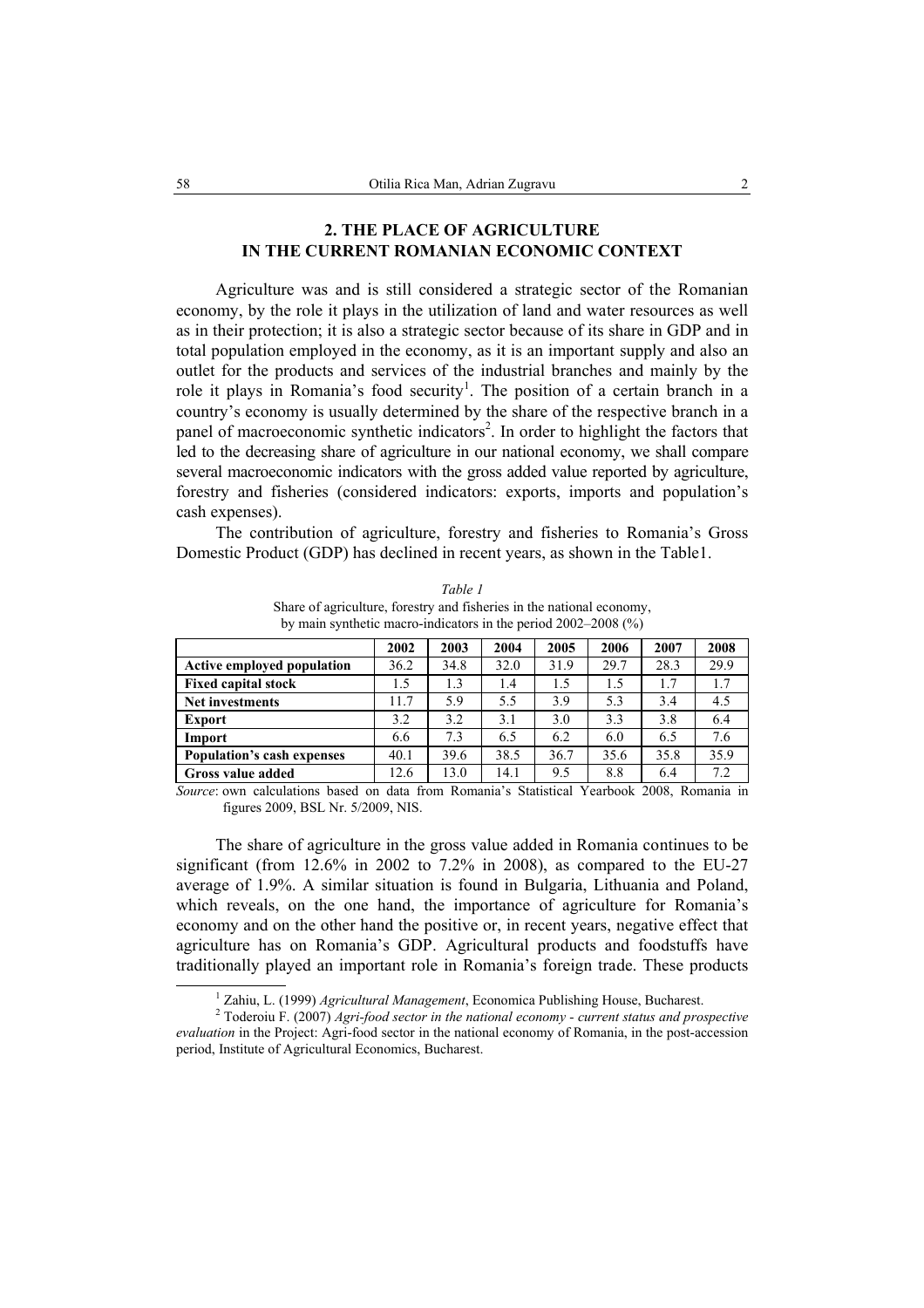have been particularly important in Romania's foreign trade at the beginning of the transition period and their importance increased again in recent years.

In Figure 1 we can notice that the share of agriculture in total exports increased, mainly in the last three years (from 3.2% in 2002 to 6.45 in 2008), although the share of agriculture, forestry and fisheries in total added value decreased.

The main food and agricultural products exported by Romania in the last 7 years were the following: livestock, oilseeds, vegetables, milk and dairy products, honey, fruit, wine, oil, canned fruits and vegetables, bread and cereal products; imports mainly consisted of grain, meat, tobacco, sugar, fruit, citrus and coffee. This structure of products reflects the inadequate international competitiveness of the Romanian agri-food sector, especially in the processing sector. The share of exported processed products slightly increased, but it is still below the levels achieved by the Candidate Countries.



Figure 1. Share of exports in agriculture, forestry and fisheries compared to their gross added value.

The processing sector in Romania is less competitive<sup>3</sup>, significantly contributing to the fact that the trade balance in agricultural products and foodstuffs has remained consistently negative. Since 1990, Romania became a net importer of foodstuffs. Since 1997, the net imports followed an increasing trend, to reach a maximum of over 1.27 billion USD in 2002. After the accession moment, there was an increase in imports of agricultural products, especially from the EU Member States, due to the open access to the single market by the removal of customs duties and other trade barriers, but also on the basis of the population's increased propensity to import agricultural products, as seen in Figure  $2$ .

 $\overline{\phantom{a}}$  Zahiu, L. – coordinator, (2005) *Politici şi pieţe agricole – reformă şi integrare europeană*, (Agricultural markets and policies – reform and European integration), Ceres Publishing House, Bucharest.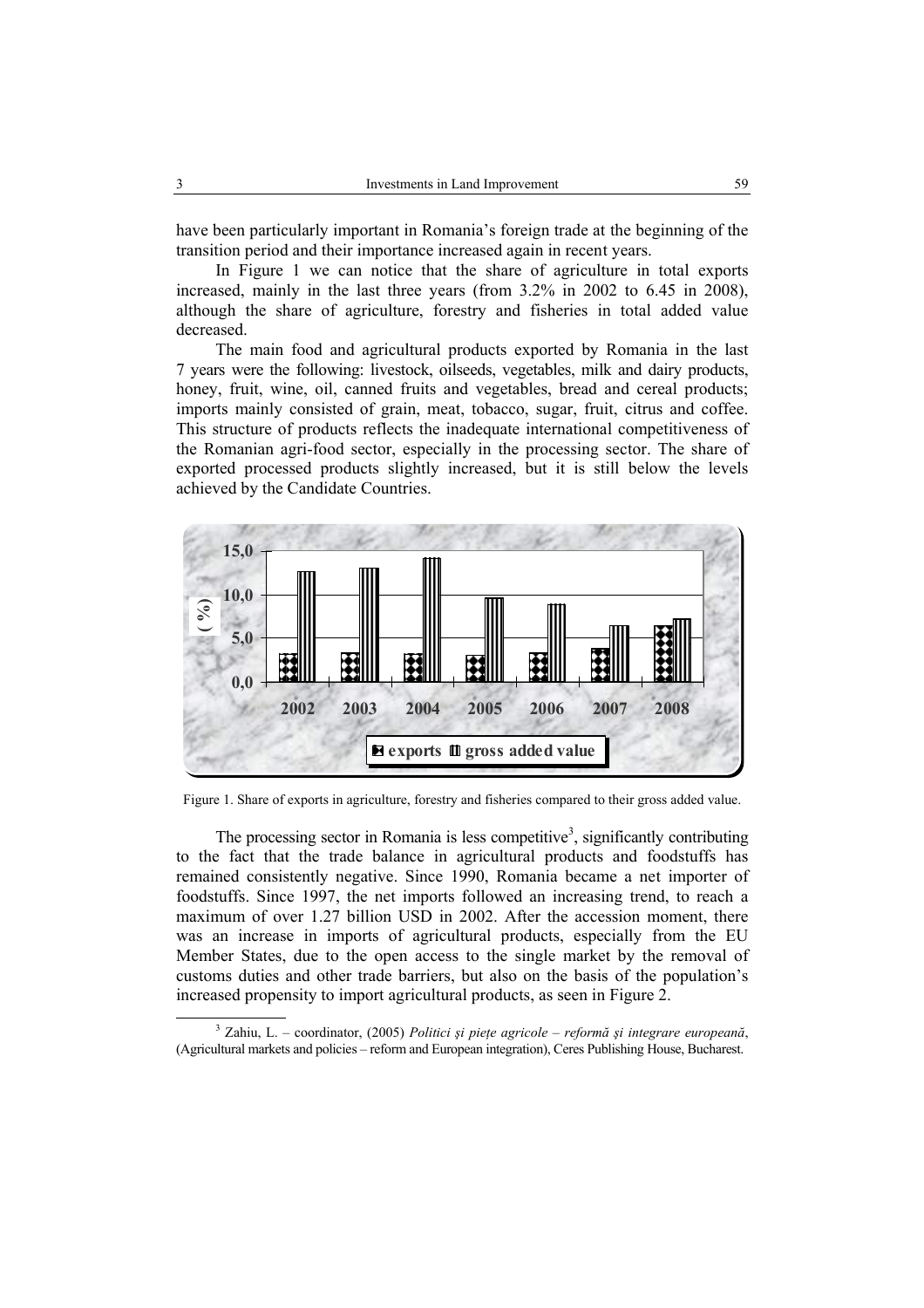

Figure 2. Share of imports of agriculture, forestry and fisheries compared to the gross value added in agriculture, forestry and fisheries

The one percent increase from 6.6% in 2002 to 7.6% in 2008 of the share of agriculture in imports shows that Romania, although considered a country with great potential in agriculture, is increasingly dependent on agricultural imports; at the same time, "opening the economy to the outside world on the basis of imports led to an enlarged gap between Romania and the EU Member States, and thus a longer period of time is required in order to improve the competitiveness parameters"<sup>4</sup>.

Most of the population's cash expenses in Romania are used to cover the food needs for daily consumption (40.8% in the first quarter of 2009), which reveals the impact of agricultural products prices on the population's welfare and the need to increase agricultural productivity. The share of agriculture in the population's cash expenses continuously decreased, from 40.1% in 2002 to 35.9% in 2008, mainly due to the increase in the share of expenses for services.

In Figure 3 we can notice a very large difference between the share of agriculture in the population's total cash expenses and the share in total gross value added, which reveals the poor performance of the agricultural sector that fails to keep up with the increasing food demand, determined by the general economic growth, and unable to face foreign competition, mainly from the other EU Member States.

 <sup>4</sup> Toderoiu F. (2007) *Sectorul agroalimentar în economia naţională – stare actuală şi evaluări prospective*, (Agri-food sector in the national economy – current status and prospective evaluation) in the Project: *Agri-food sector in the national economy of Romania, in the post-accession period*, Institute of Agricultural Economics, Bucharest.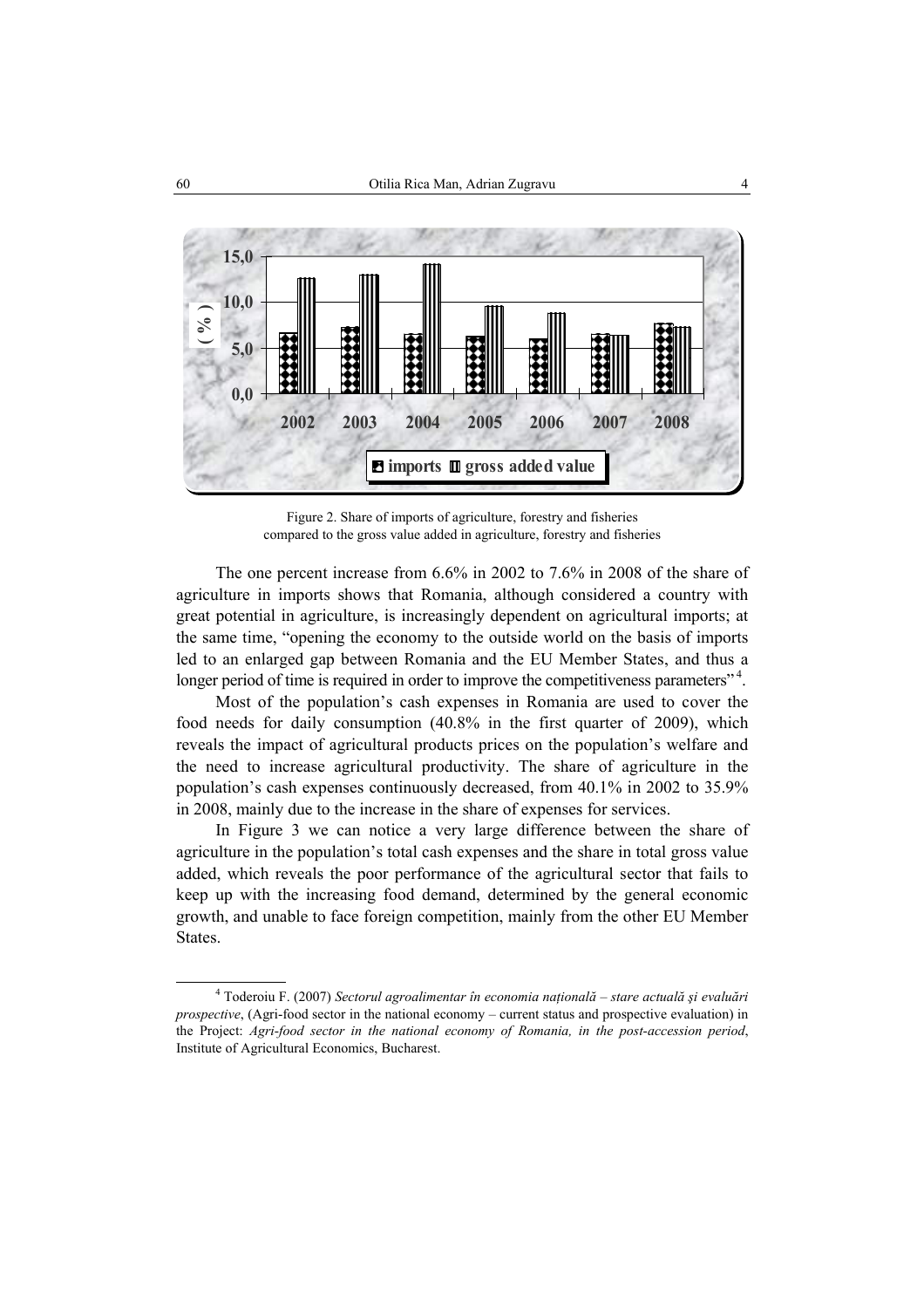

Figure 3. Share of agriculture, forestry and fisheries in the population's cash incomes, compared to the share of agriculture, forestry and fisheries in GVA.

We can draw the conclusion that while performance in agriculture has remained still low in recent years, the share of agriculture in gross value added continues to be quite significant, which reveals the importance of agriculture in national economy and its effect on the GDP in Romania. Although Romania is considered a country with great potential in agriculture, our country is increasingly dependent on agricultural imports, as it does not keep up with the increasing food demand and cannot face foreign competition.

### **3. THE EFFECT OF ENVIRONMENTAL CONDITIONS ON LABOR PRODUCTIVITY IN ROMANIA'S AGRICULTURE**

Labor productivity in agriculture is negatively affected by the excessively large number of people employed in agriculture on one hand, and by the low value of the fixed capital stock in agriculture, on the other hand. As regards the agricultural labour in Romania, although this continues to be one of the most numerous in Europe, the dynamics of the share of the population working in agriculture features a gradual downward trend, from 36.2% in 2002 to 29.9% in 2008, as seen in Figure 4.

By comparing the share of the active population employed in agriculture in total employed population in Romania with the share of agriculture, forestry and fisheries in total gross value added, we can notice the very great difference in favour of the agricultural labour, which reveals the low labour productivity in agriculture. At the same time, the figure also reveals the effect of the environmental conditions upon labor productivity in agriculture: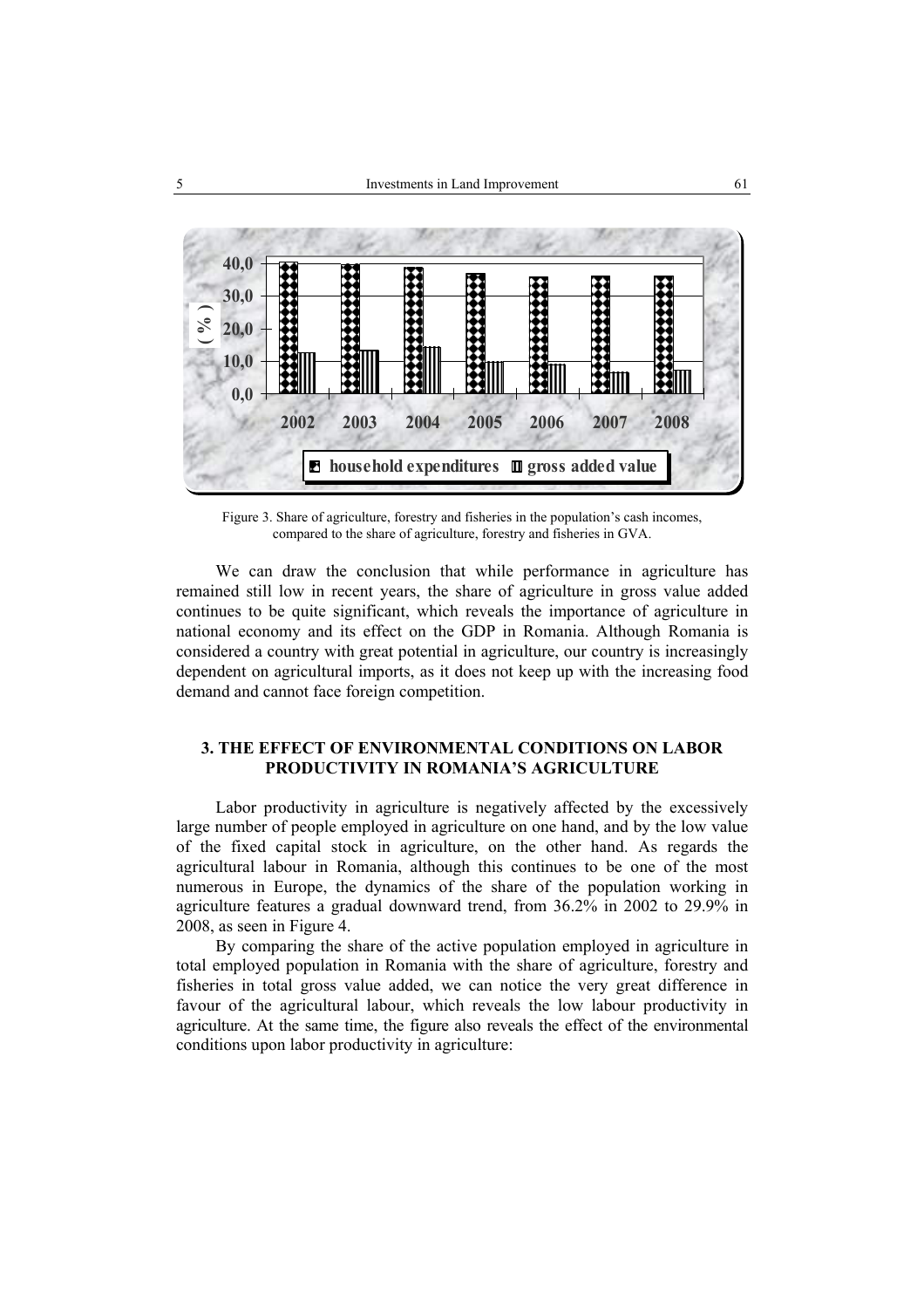

Figure 4. Share of the population employed in agriculture, forestry and fisheries, compared to the gross added value in agriculture, forestry and fisheries

By comparing the share of the active population employed in agriculture in total employed population in Romania with the share of agriculture, forestry and fisheries in total gross value added, we can notice the very great difference in favour of the agricultural labour, which reveals the low labour productivity in agriculture. At the same time, the figure also reveals the effect of the environmental conditions upon labor productivity in agriculture:

• taking as reference the year 2004 (considered a good year in terms of environmental conditions for agriculture) and the year 2007 (considered a bad year mainly due to drought and floods), we can clearly notice two peaks in the share of agriculture, forestry and fisheries in total value added: 2004 as a high peak and 2007 as a low peak.

• in the year 2004 (considered a good year for agriculture in terms of environmental conditions), the share of employment in agriculture, forestry and fisheries in total employment decreased, while the share of agriculture, forestry and fisheries in total gross value added increased.

A similar gap can be noticed between the share in the fixed capital stock and the share of agriculture in GVA. As shown in Figure 5, the years 2002, 2003 and 2004 in particular (characterized by a more significant contribution of agriculture to total gross value added), do not represent years with a significant increase in the fixed capital stock in agriculture, which, in fact, remained almost constant throughout the investigated period.

At the same time, it is noticed that although the share of agriculture in total fixed capital stock is very low and did not experience growth that is worth being highlighted in the investigated period, this fixed agricultural capital has a much better contribution to labor productivity in agriculture than the population employed in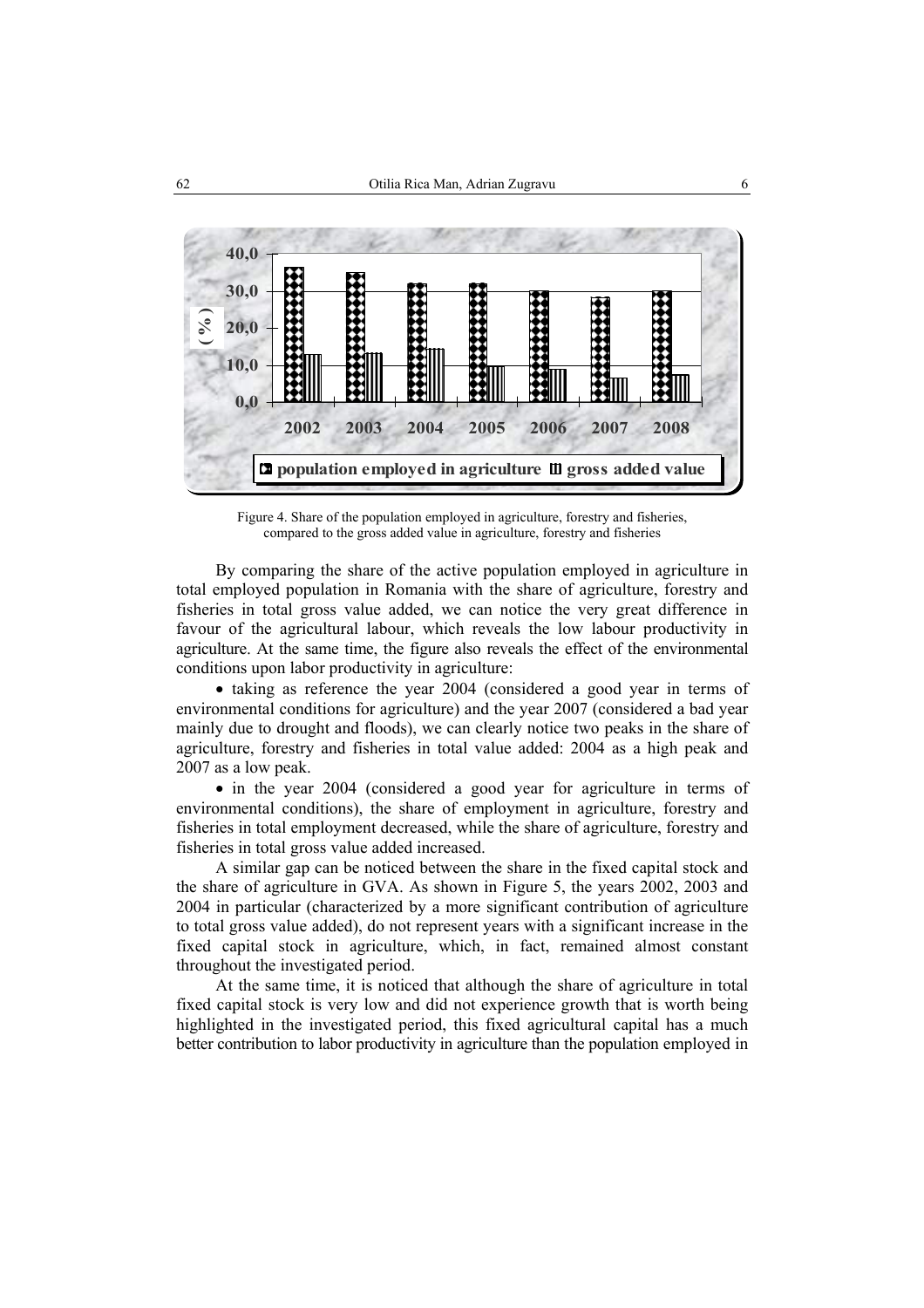agriculture. This proves that labor productivity in agriculture is negatively affected by the excessive number of people employed in agriculture, on the one hand, and by the low value of fixed capital stock in agriculture, on the other hand.



Figure 5. Share of fixed capital stock in agriculture, forestry and fisheries, compared to the gross value added in agriculture, forestry and fisheries.

The highly fragmented structure of the agricultural area is an obstacle to attracting new investments, while at the same time it affects labor productivity.

From Figure 6 we can see that the net investments in agriculture did not entail their directly proportional participation to producing gross value added.



Figure 6. Share of net investments in agriculture, forestry and fisheries, as compared to the gross value added value in agriculture, forestry and fisheries.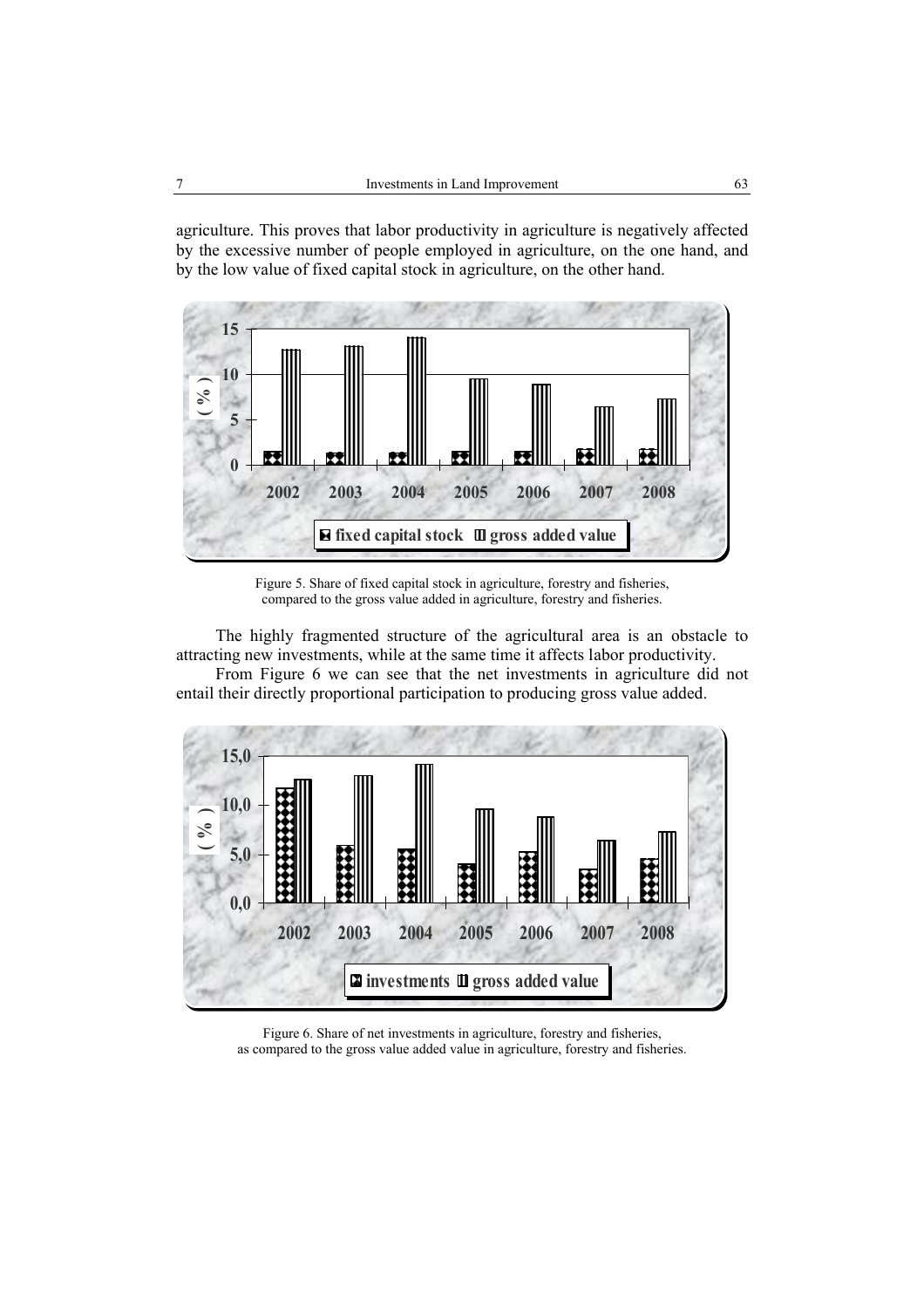Although the net investments are intended to increase the real technical capital, the years with the highest values of net investments in agriculture (2002, 2003, 2004) do not equally show high fixed capital values (see picture above), which proves that in these years, although investments in fixed capital were made, a large part of the old fixed capital in agriculture was scrapped. This proves the imperious need for new fixed capital investments in Romania's agriculture and the slow investment rate in the fixed capital.

We consider that there is still an imperious need for investments in new fixed capital or in the rehabilitation of the existing one in Romania's agriculture, as the low investment rate has increased the vulnerability of Romania's agriculture to the environmental factors.

## **4. LAND IMPROVEMENT – A CONSTANT NEED FOR ROMANIA'S ECONOMY**

The soil ability to regenerate and improve its fertility is the greatest opportunity provided by nature for the population's food security and for the continuous practice of modern agriculture.

The fertility regeneration and improvement of this limited resource (the quality aspect of the land resource), together with the rational use of agricultural land areas (the quantity aspect) presuppose the continuous increase in the volume of investments in land. As a result, soil fertility cannot be merely a "gift of nature" because man can no longer rely only on its natural fertility. The soil becomes the product of labor and the economic fertility turns it into an important element of the capital in agriculture. As a modern fixed capital item, it is subject to physical wear and tear with all its consequences.

Soil degradation due to the effects of natural hazards and as a result of human action results in economic risk and uncertainty in all the human activities, in agriculture in particular.

All the land improvement works contribute to restore natural fertility to soil and determine the production capacity increase and the growth of the raw material basis in one of the most vital economic areas – agriculture<sup>5</sup>.

We believe that the economic role of the land improvement works in the agricultural activities is to create the most favourable conditions for production, similar to those provided by nature.

As a result of land improvement works not only is the natural fertility restored to the soil (by irrigations for example – the most important works that directly affect agricultural production), but significant harvest increases are also obtained, the yields are stabilized, which enable the practice of a modern and effective livestock production.

 $rac{1}{5}$ Lup, A. (1997) *Irrigation in Romanian Agriculture*, Agris Publishing House, Bucharest.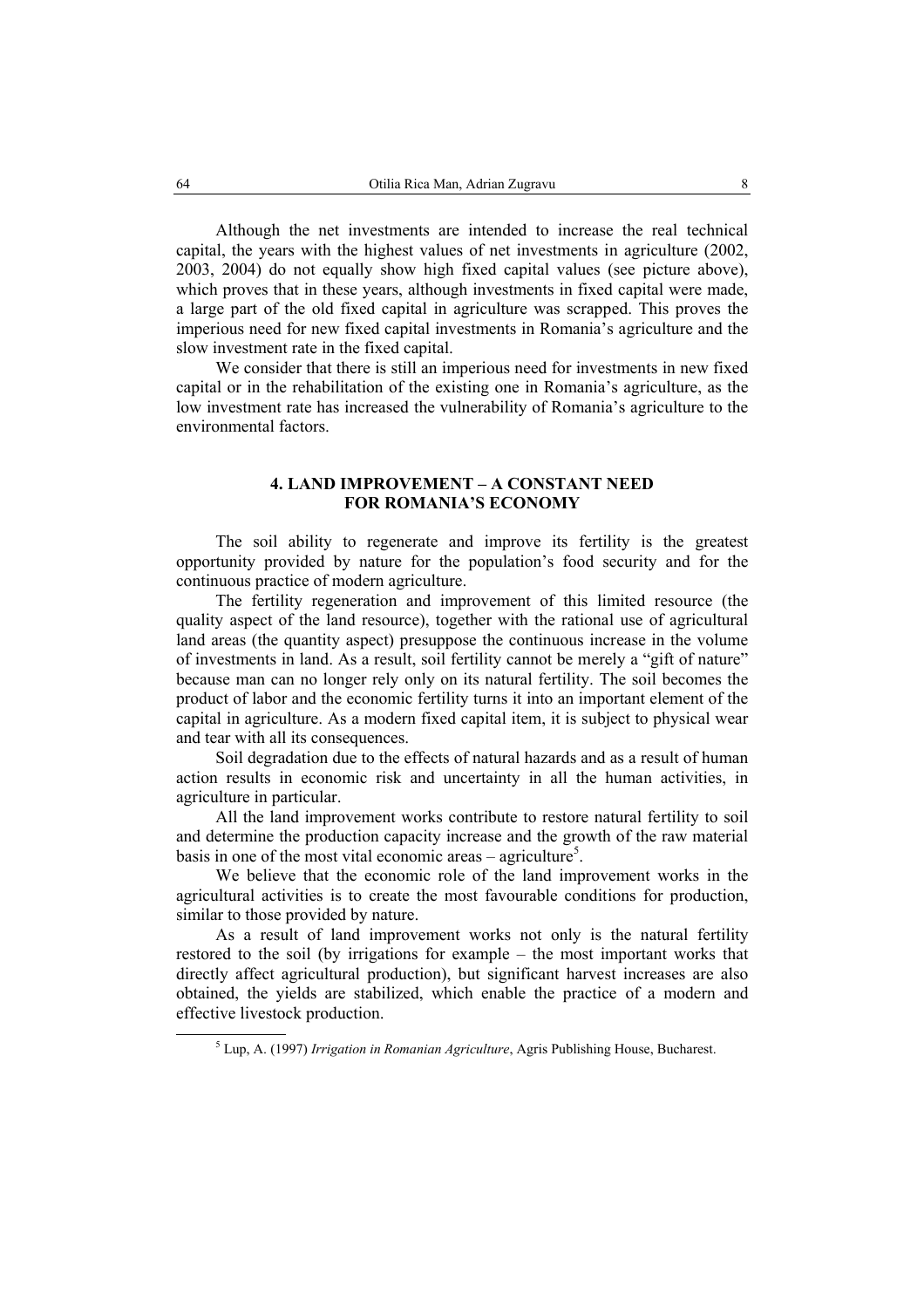Briefly, the beneficial economic effects in agriculture had in view by the land improvement works are the following:

A. Higher and stable average yields;

B. Protection of the existing agricultural area and even its increase by bringing back to the agricultural use of new land areas with improved fertility.

It is necessary to point out that the land improvement activity has had a long and rich tradition in Romania, due to recognized importance of this sector for our country. We should mention here that the first irrigation plan, for example, was developed by the Italian engineer Gioia in the period 1865–1872, who proposed a deviation of the Danube River course at Turnu Severin and water transportation into the irrigation channels to Galati.

In addition to the requirements imposed by the natural conditions, by the intensification of the effects of environment pollution, by the weather extremes (drought and other weather and relief related issues) that have a significant impact on the stability of agricultural production and food security for the population, there are also other reasons for the restructuring and development of the land improvement sector by new investments in Romania, among which the following are worth mentioning:

• significant land areas, in almost all counties, which already have a developed land improvement infrastructure;

• experience gained in the design, execution and operation of land improvement facilities, which was the basis for setting up medium and high professional education in this field;

• the land improvement works have generated a significant number of jobs in agriculture and the rural areas throughout the years;

• last but not least, we should mention that the long lasting land improvement activity has created conditions for the existence of domestic manufacturers of specific machinery and equipment, as well as conditions for stimulating the demand of agricultural machinery, once a reliable source of supply was in place.

#### **5. CONCLUSIONS**

Taking the best year in terms of environmental conditions for agriculture and the year considered unfavorable for agriculture (drought and/or flood) as reference years of the investigated period, we clearly see how these correspond to the two extremes of the share of agriculture, forestry and fisheries in total added value (the high extreme in the year the most favourable to agriculture and the low extreme in the less favourable year).